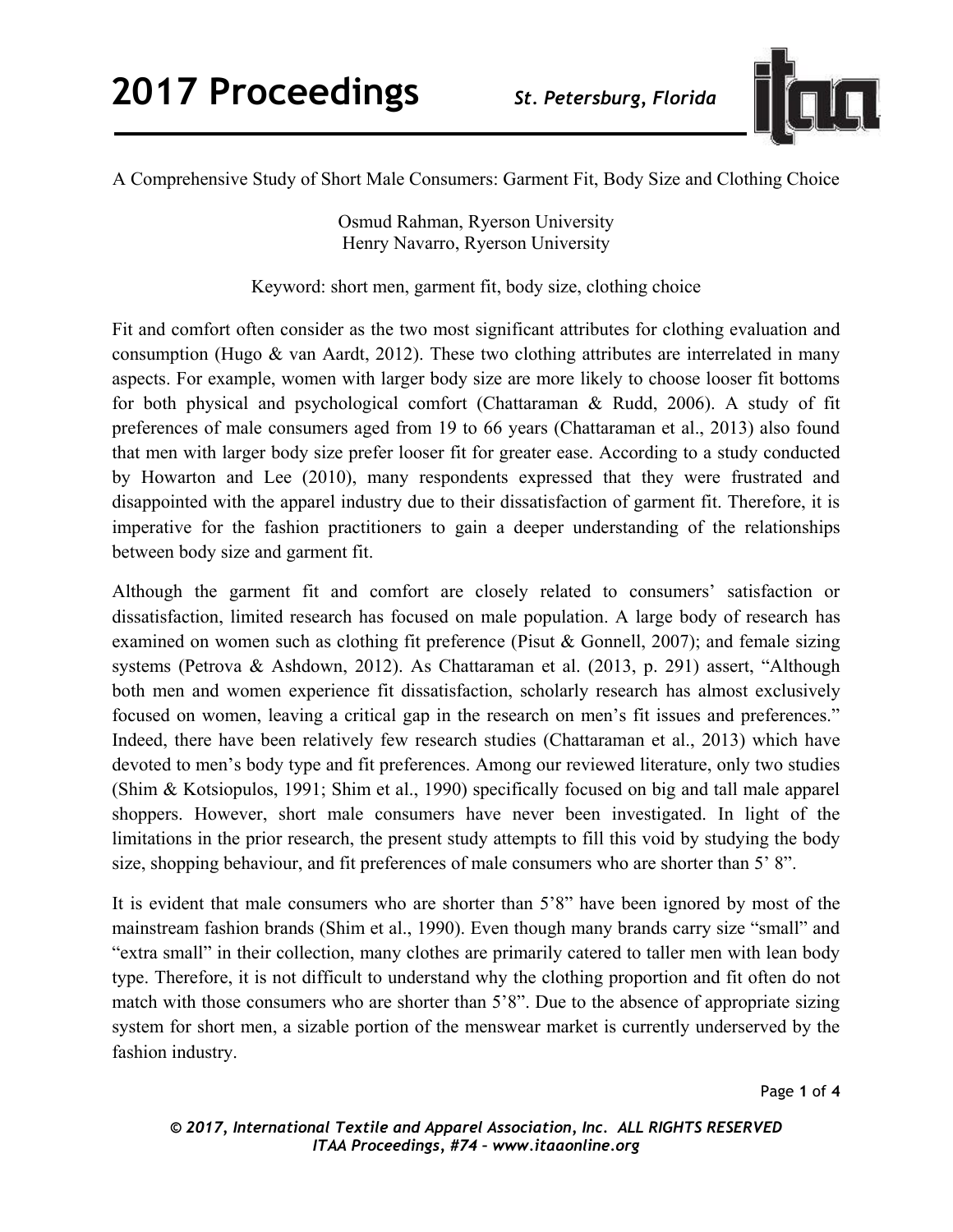In this study, we adopted Shim et al.'s classification (1990; p. 89) of men's height: (1) "short group" less than 5 ft., 8 in.; (2) "average height" 5 ft., 8 in. or greater; and (3) "tall group" 6 ft. or greater. In order to produce a comprehensive report, this research study consists of three phases. In phase 1, an online survey with several measuring instruments (based on some prior studies such as Judge & Cable, 2004) was used to investigate the public perception towards short men. In phase 2, the anthropometric data will be collected from 200 male subjects who are under 5'8", and a sizing chart with four body types (oversized, muscular, average, slender) will be produced and presented to the fashion practitioners who are targeting to or dealing with this specific consumer group. In phase 3, qualitative research method was employed to understand how short men perceive, evaluate and select clothing from three different perspectives – aesthetic, function and emotion. In terms of the research progress, phase 1 study has been completed, and phase 2 and 3 have been undertaken. We expect that the results of this study will be available for ITAA conference in November.

## **References**

- Chattaraman, V. & Rudd, N.A. (2006). Preferences for aesthetic attributes in clothing as a function of body image, body cathexis and body size. *Clothing and Textiles Research Journal*, 24: 46-61.
- Chattaraman, V., Simmons, K.P. & Ulrich, P.V. (2013). Age, body size, body image, and fit preferences of male consumers, *Clothing and Textiles Research Journal*, 31(4): 291-305.
- Howarton, R. & Lee, B. (2010). Market analysis of fit preferences of female boomers. *Journal of Fashion Marketing and Management*, 14: 219-229.
- Hugo, S.H. & van Aardt, A.M. (2012). Evaluative criteria applied by South African female fashion consumers when purchasing casual daywear, *International Journal of Consumer Studies*, 36: 460-471.
- Judge, T.A. & Cable, D.M. (2004). The effect of physical height on workplace success and income: Preliminary test of a theoretical model. *The Journal of Applied Psychology*, 89: 428- 441.
- Petrova, A. & Ashdown, S.P. (2012). Comparison of garment sizing systems, *Clothing and Textiles Research Journal*, 30(4): 267-284.
- Pisut, G. & Gonnell, L.J. (2007). Fit preferences of female consumers in the USA. *Journal of Fashion Marketing and Management*, 11(3): 366-379.
- Shim, S. & Kotsiopulos, A. (1991). Big and tall men as apparel shoppers: Consumer characteristics and shopping behaviour. *Clothing and Textiles Research Journal*, 9(2): 16-24.
- Shim, S., Kotsiopulos, A., & Knoll, D. (1990). Short*,* average-height, tall, and big men: Bodycathexis, clothing and retail satisfaction, and clothing behavior. *Journal of Perceptual and Motor Skills*, 70(1): 83-96.